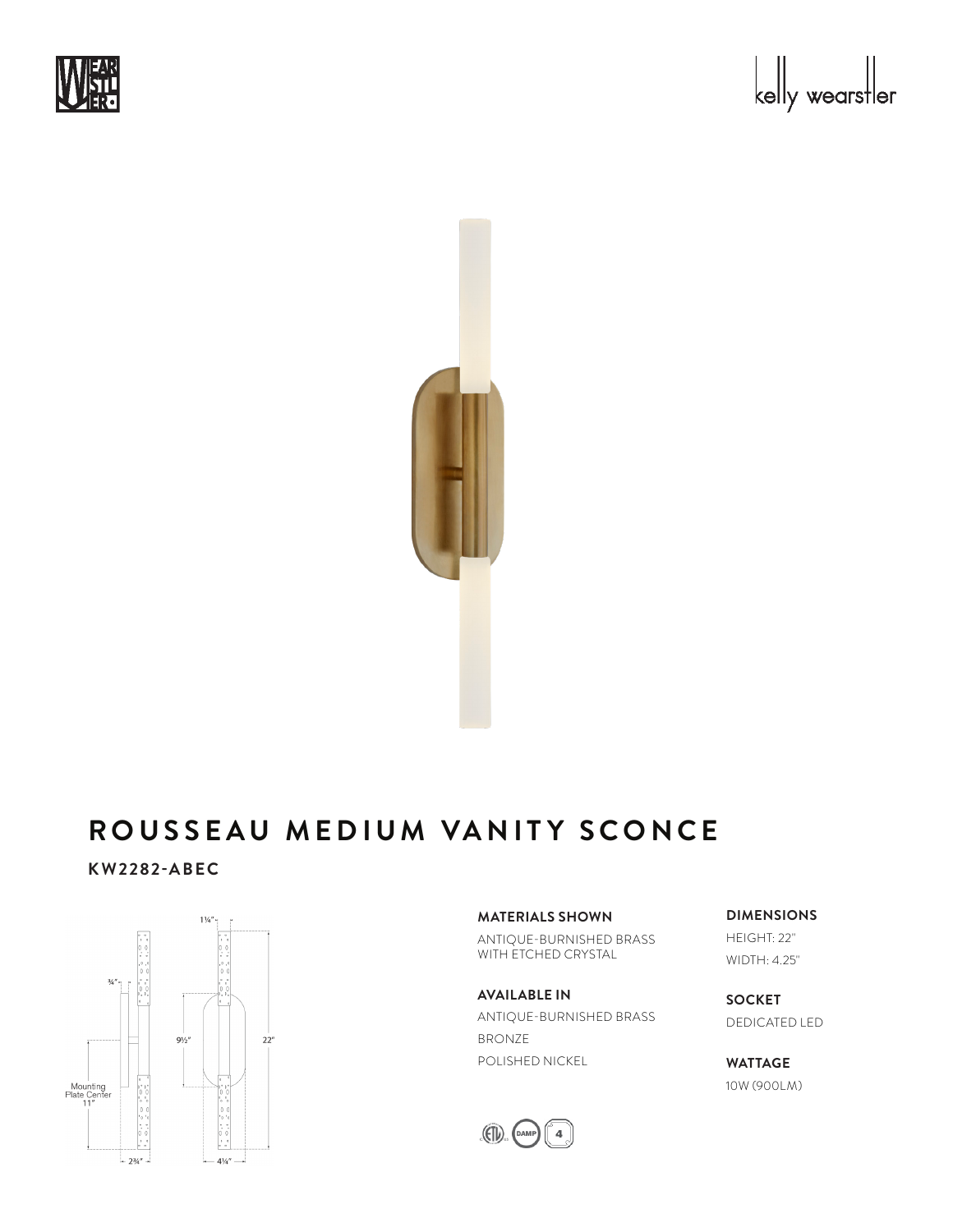





# **KW2282-ABSG**



## **MATERIALS SHOWN**

ANTIQUE-BURNISHED BRASS WITH SEEDED GLASS

# **AVAILABLE IN** ANTIQUE-BURNISHED BRASS BRONZE POLISHED NICKEL



**DIMENSIONS** HEIGHT: 22" WIDTH: 4.25"

**SOCKET** DEDICATED LED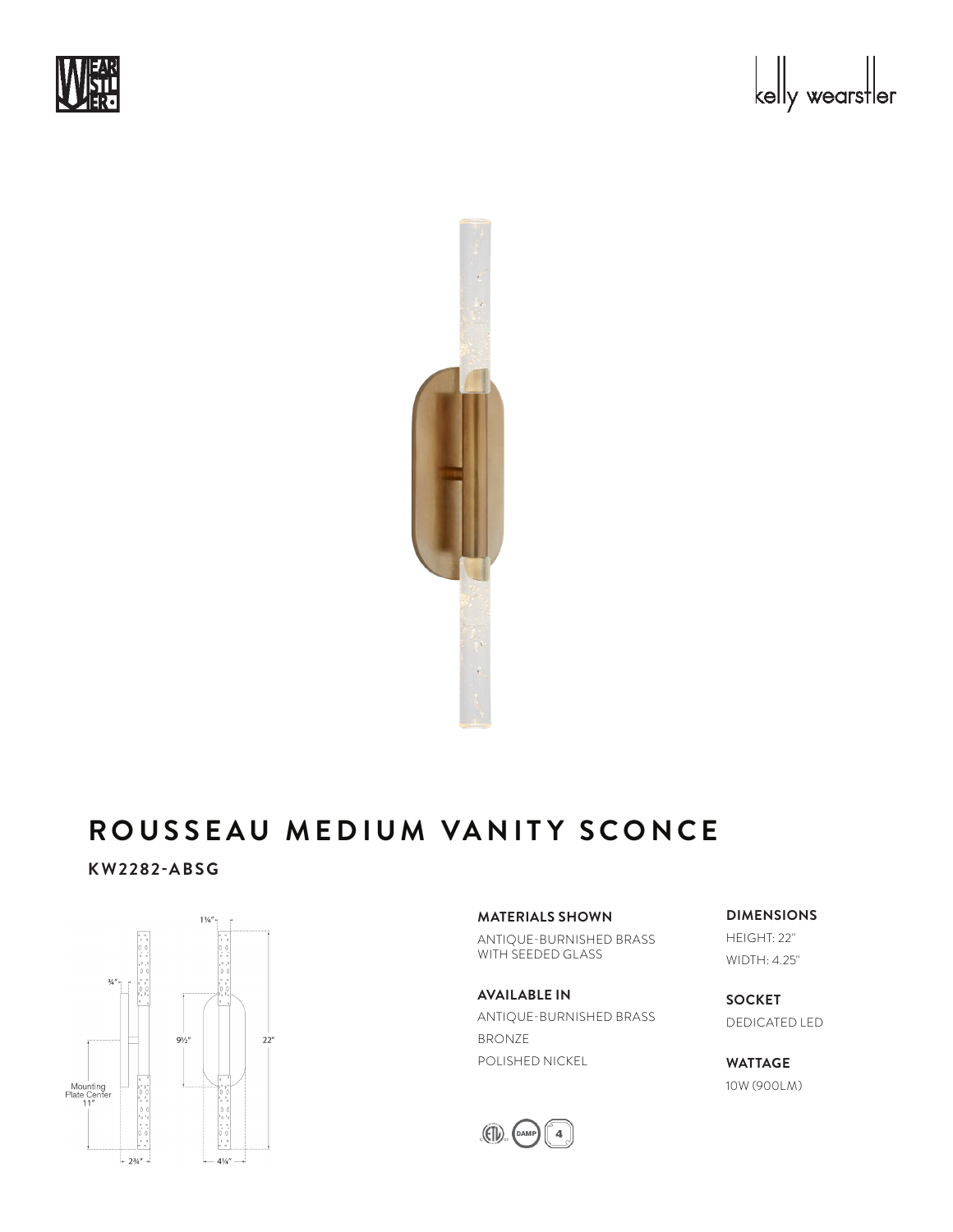





# **KW2282-BZEC**



**MATERIALS SHOWN** BRONZE WITH ETCHED CRYSTAL

**AVAILABLE IN** ANTIQUE-BURNISHED BRASS BRONZE POLISHED NICKEL



**DIMENSIONS** HEIGHT: 22" WIDTH: 4.25"

**SOCKET** DEDICATED LED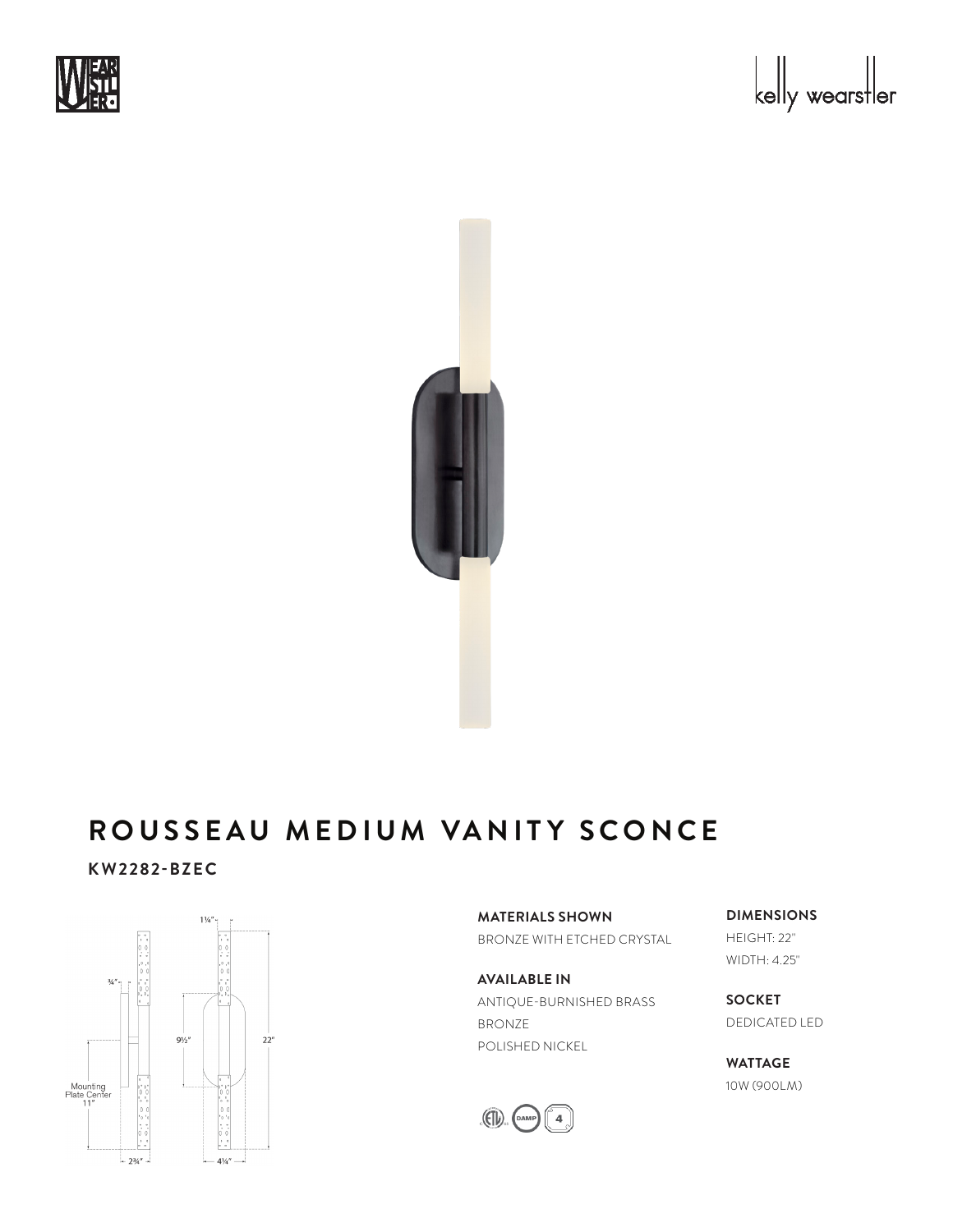





# **KW2282-BZSG**



**MATERIALS SHOWN** BRONZE WITH SEEDED GLASS

**AVAILABLE IN** ANTIQUE-BURNISHED BRASS BRONZE POLISHED NICKEL



**DIMENSIONS** HEIGHT: 22" WIDTH: 4.25"

**SOCKET** DEDICATED LED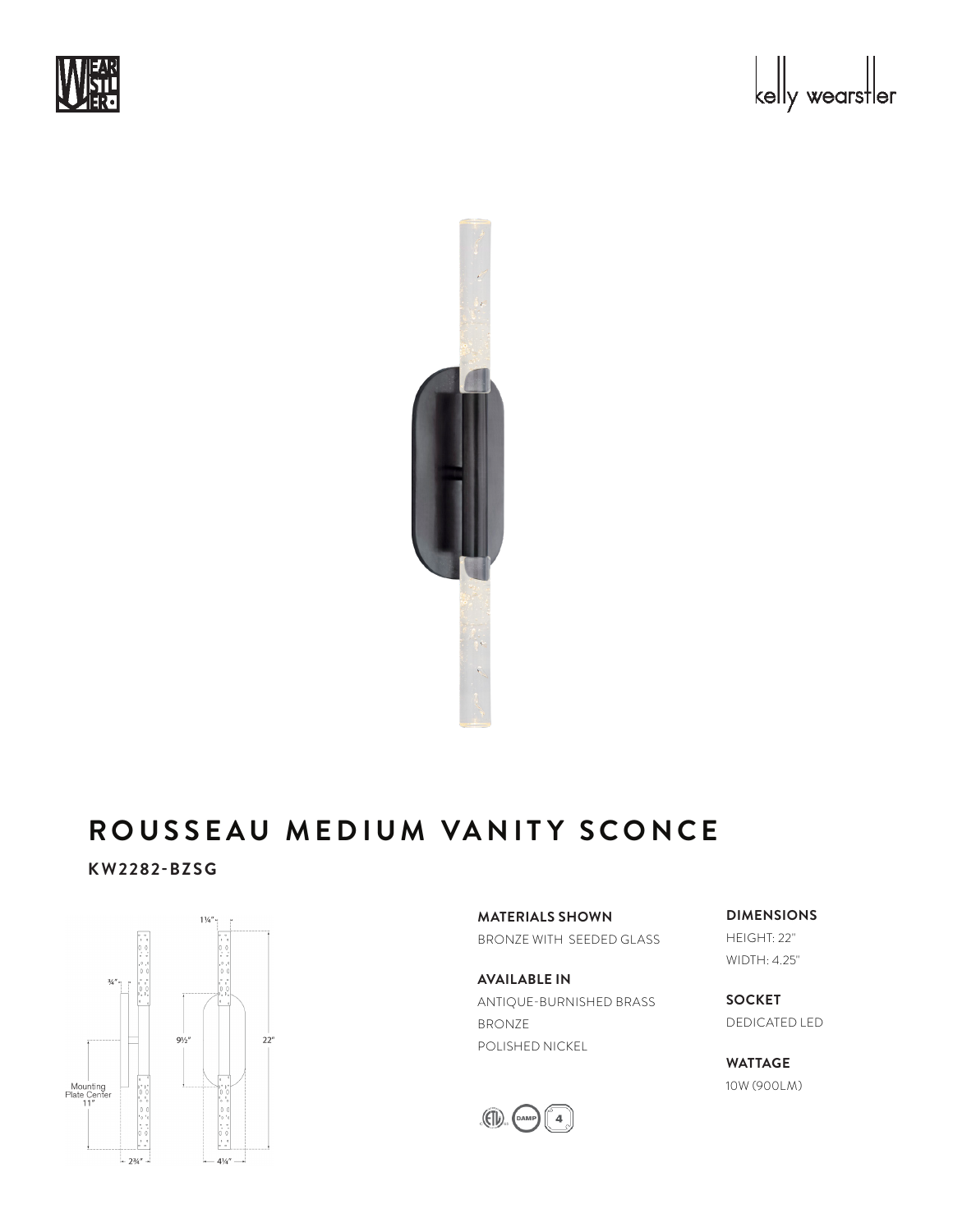





## **KW2282-PNEC**



## **MATERIALS SHOWN**

POLISHED NICKEL WITH ETCHED CRYSTAL

**AVAILABLE IN** ANTIQUE-BURNISHED BRASS BRONZE POLISHED NICKEL



**DIMENSIONS** HEIGHT: 22" WIDTH: 4.25"

**SOCKET** DEDICATED LED